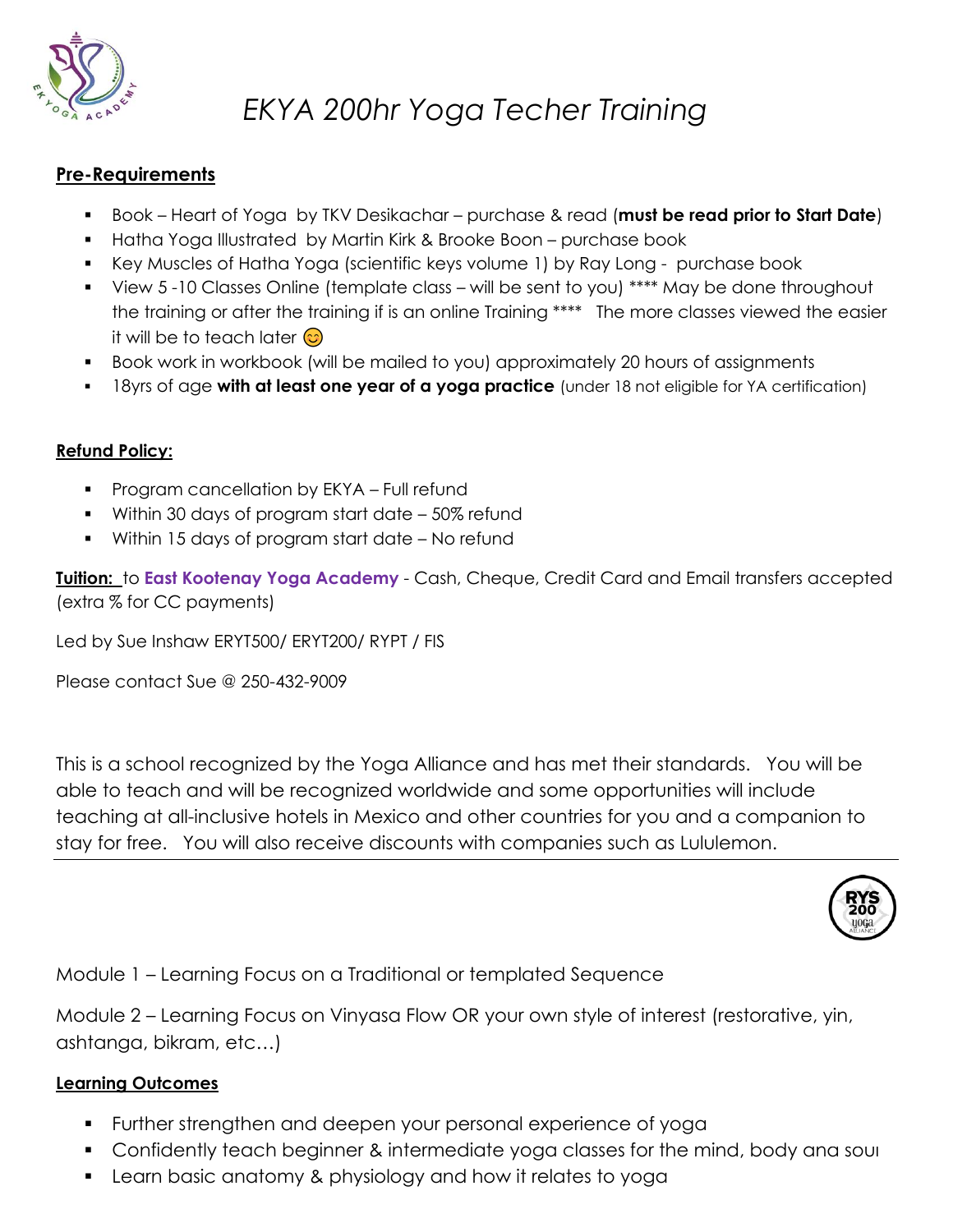- Understand & teach physical and mental benefits, and energetic alignment cues to put students into their body
- **EXT** Hone your communication skills and learn Sanskrit fundamentals and names for poses

### **Entire program focus:**

Teaching Techniques, Training & Practice

- **•** Asana guided classes and practice teach
- Pranayama
- Krias
- Meditation
- Mantra

Teaching Methodology

- Business aspects of teaching yoga
- Class management
- Qualities of a teacher
- Principals of demonstration

Anatomy & Physiology

- Anatomy and Kinesiology of Yoga
- Systems of the Body
- Chakras & Nadis
- Bandhas

Yoga Philosophy, Lifestyle, Ethics for Yoga Teachers

- History & Branches of Yoga
- Yamas & Niyamas
- **Ethics & Lifestyle**
- Traditional Texts
- Sanskrit
- Ayurveda

Please fill out the attached registration form and email back to:

[sueinshaw@hotmail.com](mailto:sueinshaw@hotmail.com) or [ekyogaacademy@outlook.com](mailto:ekyogaacademy@outlook.com)